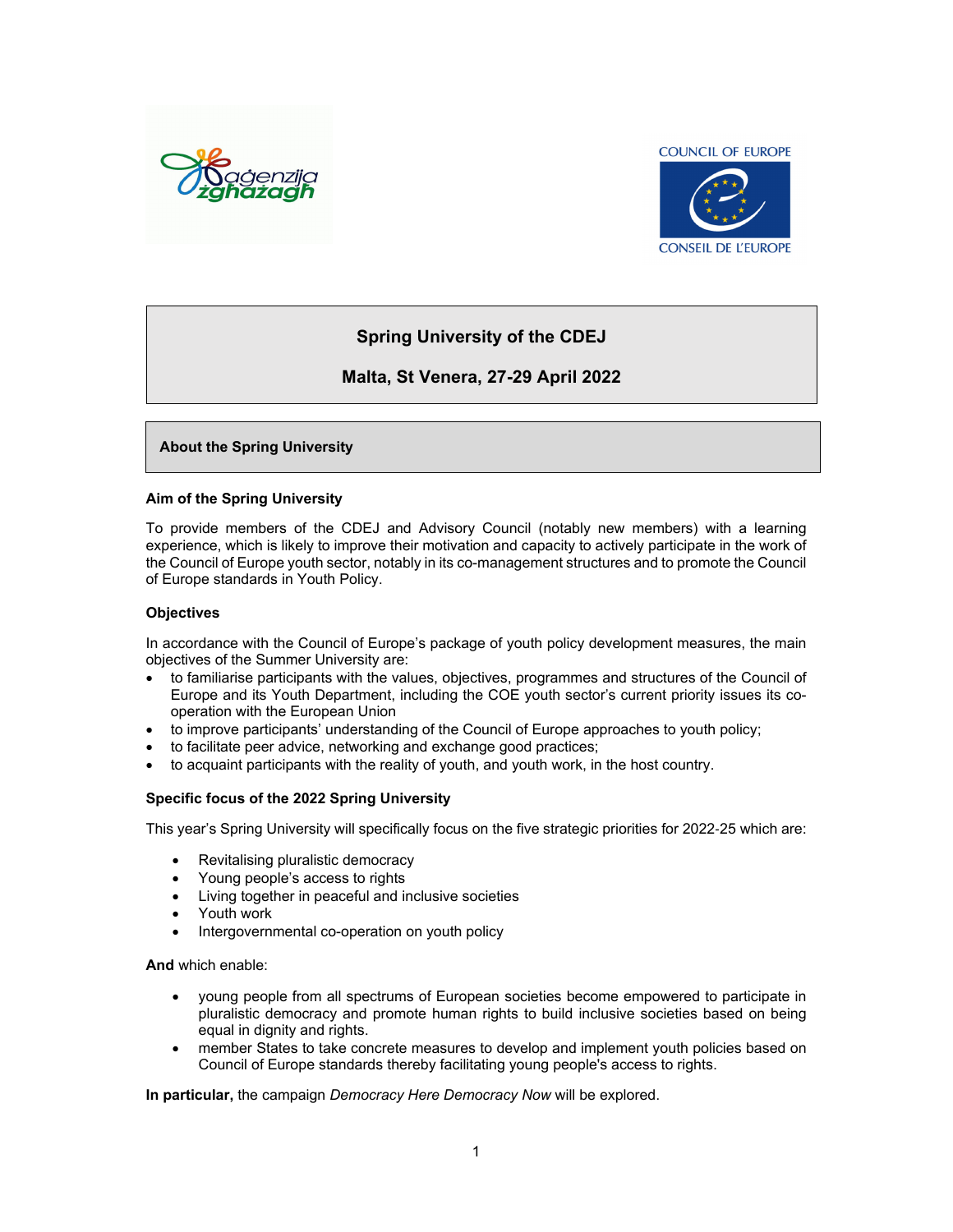### **Working Language:** English

### **Agenda**

# **Day 1**

| Time  | <b>Wednesday 27 April</b>                                                                                                                                                                                                                                                                                                                                                                                                                                 |
|-------|-----------------------------------------------------------------------------------------------------------------------------------------------------------------------------------------------------------------------------------------------------------------------------------------------------------------------------------------------------------------------------------------------------------------------------------------------------------|
| 7:30  | <b>Breakfast</b>                                                                                                                                                                                                                                                                                                                                                                                                                                          |
| 8:45  | Departure from Hotel by Coach to Agenzija Zghazagh                                                                                                                                                                                                                                                                                                                                                                                                        |
| 9:30  | Opening session of the Spring University 2022<br>Official welcome:<br>Miriam Teuma - CEO Agenzija Zghazagh, Chair Joint Council for Youth<br>Antje Rothemund - Head Youth Department COE<br>Hon Keith Azzopardi Tanti - Parliamentary Secretary for Youth Research and Innovation<br>Introduction of the programme and its objectives; introduction of participants, their<br>expectations and learning needs, facilitated by the Facilitator Xavier Baró |
|       |                                                                                                                                                                                                                                                                                                                                                                                                                                                           |
| 11:00 | Coffee break                                                                                                                                                                                                                                                                                                                                                                                                                                              |
| 11:30 | Council of Europe's presentation - Clementina Barbaro, Head of Youth Policy Division<br>Quiz on the youth sector - led by Xavier Baró<br>Council of Europe's youth strategy 2030 & CMJ programmatic orientations 2022-2025 - led<br>by Clementina Barbaro<br>The CoE youth strategy & my day-to-day work - reflections from participants- led by Xavier<br>Baró                                                                                           |
| 12:45 | Lunch                                                                                                                                                                                                                                                                                                                                                                                                                                                     |
| 14:00 | Work in corners around the instruments of the youth sector, each corner lasts 10 to 15<br>minutes<br>Corner 1: CDEJ/CMJ - led by Miriam Teuma<br>Corner 2: CCJ and CPJ - led by Spyros Papadatos, CCJ member, and Natalja Turenne,<br>Administrator in the Youth Policy Division<br>Corner 3: European Youth Centres and their role in Education and Training - led by Antje<br>Rothemund<br>Corner 4: European Youth Foundation - led by Sylvia Ivanova  |
|       | Corner 5: CoE-EU Partnership in the field of youth led by Clementina Barbaro                                                                                                                                                                                                                                                                                                                                                                              |
| 15:15 | Coffee break                                                                                                                                                                                                                                                                                                                                                                                                                                              |
| 15:45 | Intergovernmental Cooperation on Youth Policy - Assistance measure, quality label<br>Led by Antje Rothemund and Jorge Orlando Queiros, Vice-Chair of the CDEJ<br>For each topic, sharing experiences among participants on:<br>1. Bilateral measures<br>2 <sup>1</sup><br><b>Multilateral measures</b><br>3. Council of Europe Quality label for youth centres                                                                                            |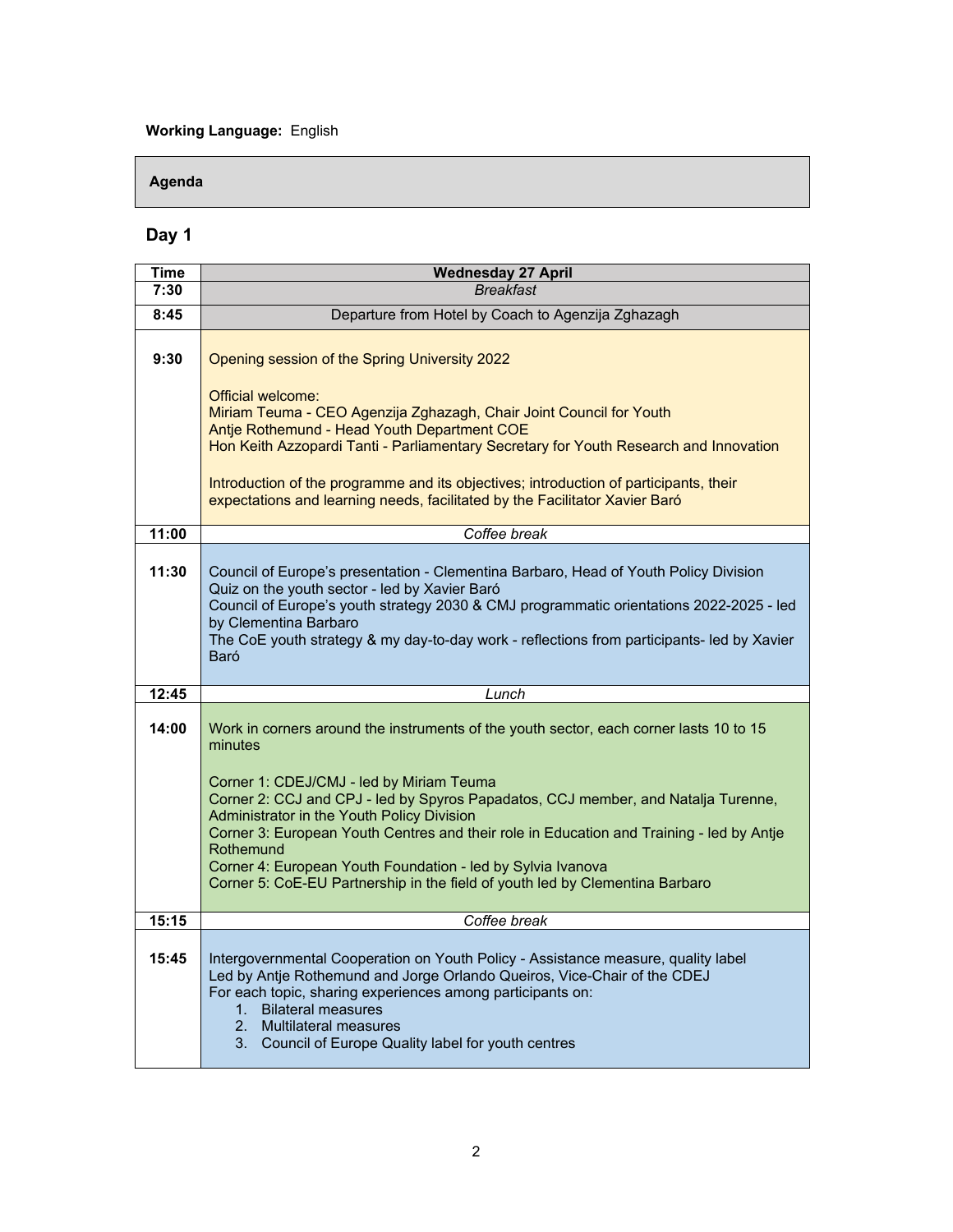| 16.30 | Informal corners: having informal moments of exchange where participants can bring<br>unanswered questions from day one |
|-------|-------------------------------------------------------------------------------------------------------------------------|
| 17:00 | Reflections on the programme and practical information on the next day – led by Xavier Baró                             |
| 17:30 | Transport back to Hotel                                                                                                 |
| 19:30 | Leave from Hotel by coach to the village of Mgarr                                                                       |
| 20:00 | Dinner at village restaurant Ta Nenu Restaurant 4, Triq il-Kbira Mgarr.                                                 |

# **Day 2**

| <b>Time</b> | <b>Thursday 28 April</b>                                                                                                                                                                                                                                                                                                                                                                                                                                                                                                                   |
|-------------|--------------------------------------------------------------------------------------------------------------------------------------------------------------------------------------------------------------------------------------------------------------------------------------------------------------------------------------------------------------------------------------------------------------------------------------------------------------------------------------------------------------------------------------------|
| 8:00        | <b>Breakfast</b>                                                                                                                                                                                                                                                                                                                                                                                                                                                                                                                           |
| 9:30        | Departure from Hotel by coach to Project Venues                                                                                                                                                                                                                                                                                                                                                                                                                                                                                            |
| 10:00       | Participants will be divided into 4 groups and visit one project<br>1. The Project Swish - a cross sectoral project between schools and the Malta Olympic<br><b>Committee at Pembroke</b><br>2. Cross sectoral youth and the arts project between Agenzija Zghazagh and Spazju<br><b>Kreattiv iat Valletta</b><br>3. The Youth services of the Foundation for Social Welfare at the Meeting Place at Marsa.<br><b>Youth Project</b><br>4. Youth Hub MCAST an informal space for young people in a Higher Education Institution<br>at Paola |
| 12:00       | Transport takes participants back to Agenzija Zghazagh                                                                                                                                                                                                                                                                                                                                                                                                                                                                                     |
| 12:45       | Lunch                                                                                                                                                                                                                                                                                                                                                                                                                                                                                                                                      |
| 14:00       | Feedback from the visits - facilitated by Xavier Baró                                                                                                                                                                                                                                                                                                                                                                                                                                                                                      |
| 14:30       | Deepening our knowledge on the COE Youth Strategy Thematic Priorities<br>Interview with Mr Evarist Bartolo - former Minister of Foreign Affairs                                                                                                                                                                                                                                                                                                                                                                                            |
| 15:00       | Work in corners around the different priorities of the CoE 2030 Strategy and the CoE<br>instruments which contribute to achieving the goals of the strategy                                                                                                                                                                                                                                                                                                                                                                                |
|             | Workshop 1: Revitalising Pluralistic Democracy, facilitated by Antje Rothemund and Spyros<br>Papadatos<br>Workshop 2: Young people's access to rights, facilitated by Clementina Barbaro and MariaLuisa<br>Silvestrini<br>Workshop 3: Living together in peaceful and inclusive societies, facilitated by Jorge Orlando<br><b>Queiros</b><br>Workshop 4: Youth Work, facilitated by Miriam Teuma                                                                                                                                           |
| 16:30       | Coffee break                                                                                                                                                                                                                                                                                                                                                                                                                                                                                                                               |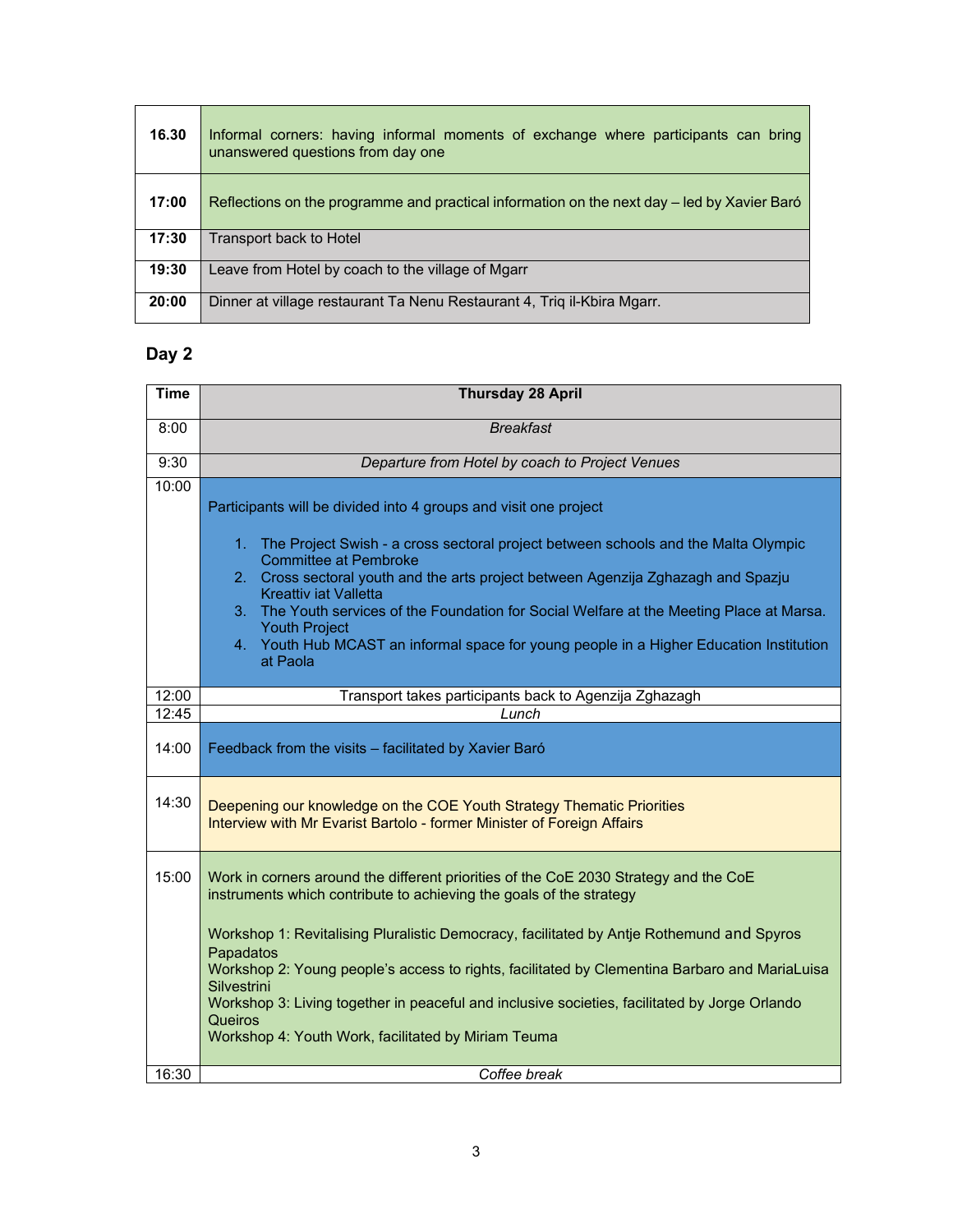| 17:00 | Feedback from the previous session – plenary session     |
|-------|----------------------------------------------------------|
| 17:30 | Transport back to Hotel                                  |
| 19:30 | Leave from Hotel by Coach to Valletta                    |
| 20:00 | Dinner at Rampila Restaurant St John's Cavalier Valletta |

# **Day 3**

| Time  | <b>Friday 29 April</b>                                                                                                                                                                                                                                                                                                                                         |
|-------|----------------------------------------------------------------------------------------------------------------------------------------------------------------------------------------------------------------------------------------------------------------------------------------------------------------------------------------------------------------|
| 8.00  | <b>Breakfast</b>                                                                                                                                                                                                                                                                                                                                               |
| 9:00  | Transport to Agenzija Zghazagh                                                                                                                                                                                                                                                                                                                                 |
| 9:30  | The Youth Campaign: Democracy Here Democracy Now<br>Short presentation of the campaign - led by Miriam Teuma, Spyros Papadatos and Xavier<br>Baró - followed by exchange of views among participants:<br>Which actions are they taking to implement the campaign on their own country?<br>$\bullet$<br>Which further actions could be undertaken?<br>$\bullet$ |
| 10:45 | Coffee Break                                                                                                                                                                                                                                                                                                                                                   |
| 11:15 | <b>Next steps</b><br>Implementation: how can I contribute to the implementation of the Youth for Democracy<br>Programme and deliver in my context?<br>Evaluation<br>Closing of the event – Miriam Teuma and Antie Rothemund                                                                                                                                    |
| 12:45 | Lunch                                                                                                                                                                                                                                                                                                                                                          |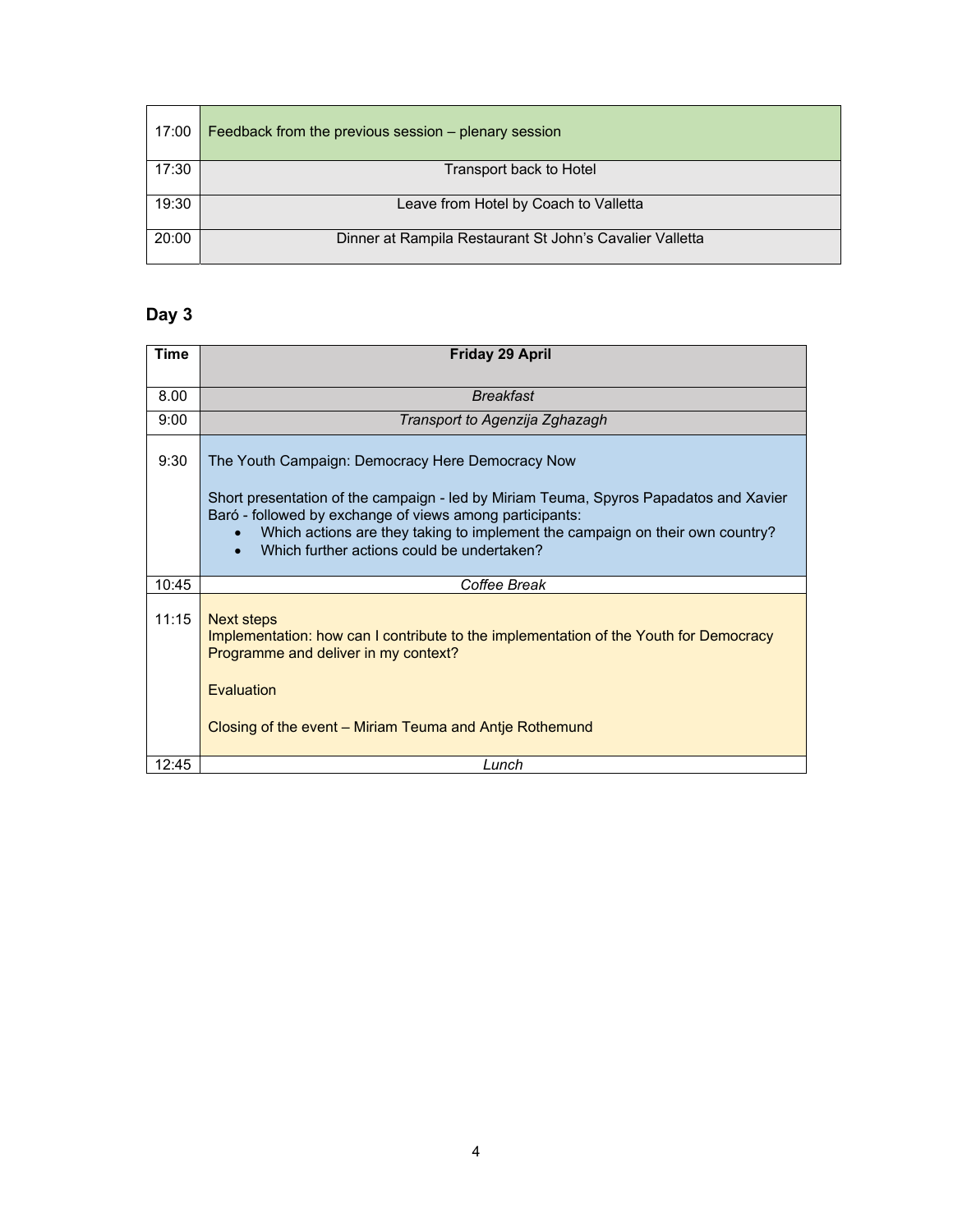## **List of participants**

| <b>ALBANIA</b>    | <b>Arlinda TOPCIU</b>                                                                 |
|-------------------|---------------------------------------------------------------------------------------|
|                   | <b>Head of Cabinet</b><br>Minister of State for Youth and Children                    |
|                   |                                                                                       |
| <b>CROATIA</b>    | <b>Marina SMERNIC</b>                                                                 |
|                   | Head of Independent Service for International Cooperation in the field of             |
|                   | Demography and Youth                                                                  |
|                   | Central State Office for Demography and Youth                                         |
| <b>CYPRUS</b>     | <b>Michalis KATSOURIS</b>                                                             |
|                   | Youth Board of Cyprus                                                                 |
| <b>CZECH</b>      | Ivona SOBOTKOVÁ                                                                       |
| <b>REPUBLIC</b>   | <b>Bilateral and Multilateral Cooperation Unit</b>                                    |
|                   | Department of International Relations                                                 |
|                   | Ministry of Education, Youth and Sport                                                |
| <b>ESTONIA</b>    | <b>Martti MARTINSON</b>                                                               |
|                   | Department of Youth and Talent Policy                                                 |
|                   | Ministry of Education and Research of Estonia                                         |
|                   | <b>Katrin OLT</b>                                                                     |
|                   | Department of Youth and Talent Policy                                                 |
|                   | Ministry of Education and Research of Estonia                                         |
|                   |                                                                                       |
| <b>FINLAND</b>    | Eija KAUNISKANGAS<br>Ministry of Education and Culture,                               |
|                   |                                                                                       |
| <b>GEORGIA</b>    | <b>Kristine KAPANADZE</b>                                                             |
|                   | Youth Policy Department                                                               |
|                   | Ministry of Education and Science                                                     |
|                   | <b>Dea ABULADZE</b>                                                                   |
|                   | Youth Agency of Georgia                                                               |
| <b>GREECE</b>     | Chrysanthi PAPADOPOULOU                                                               |
|                   | General Secretariat for Vocational Education, Training, Lifelong Learning             |
|                   | and Youth                                                                             |
|                   | Secretary General's Office                                                            |
|                   | Hellenic Ministry of Education and Religious Affairs                                  |
| <b>ITALY</b>      | <b>Marialuisa SILVESTRINI</b>                                                         |
|                   | Officer, Prime Ministers' Office - Department for Youth and National Civic            |
|                   | Service                                                                               |
| <b>LATVIA</b>     | Dāvids GARŠVA                                                                         |
|                   | Senior Officer                                                                        |
|                   | Department of Policy Initiatives and Development<br>Ministry of Education and Science |
|                   |                                                                                       |
| <b>LUXEMBOURG</b> | <b>Charles SCHILTZ</b>                                                                |
|                   | Youth policy officer                                                                  |
|                   | Ministère de l'Éducation nationale, de l'Enfance et de la Jeunesse                    |
|                   | Direction générale du secteur de la jeunesse - Service de la jeunesse                 |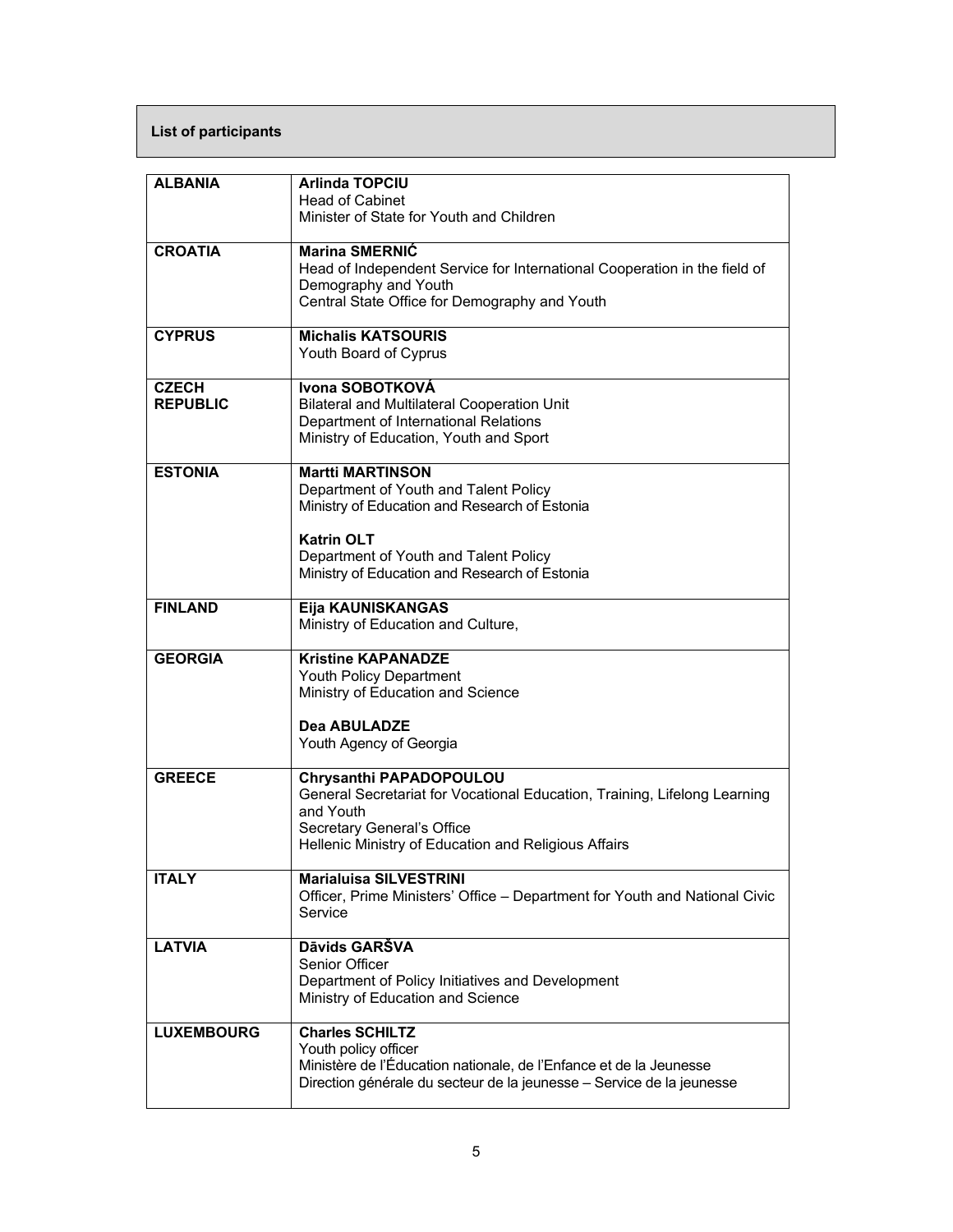| <b>MALTA</b>      | <b>Miriam TEUMA</b>                                                                                |
|-------------------|----------------------------------------------------------------------------------------------------|
|                   | <b>Chief Executive Officer</b>                                                                     |
|                   | Agenzija Zghazagh (Maltese Youth Agency)                                                           |
|                   |                                                                                                    |
|                   | <b>Jason ZAMMIT</b>                                                                                |
|                   | Agenzija Zghazagh (Maltese Youth Agency)                                                           |
|                   | <b>Simon SCHEMBRI</b>                                                                              |
|                   | Agenzija Zghazagh (Maltese Youth Agency)                                                           |
|                   |                                                                                                    |
| <b>PORTUGAL</b>   | Jorge Orlando QUEIROS                                                                              |
|                   | Director                                                                                           |
|                   | Portuguese Youth Institute, I.P.                                                                   |
|                   | Department of Information, Communication and International Relations                               |
|                   |                                                                                                    |
|                   | Joao EIXA                                                                                          |
|                   | Portuguese Youth Institute<br>Department of Information, Communication and International Relations |
|                   |                                                                                                    |
| <b>SAN MARINO</b> | <b>Riccardo VENTURINI</b>                                                                          |
|                   | State Secretariat for Territory and Environment, Agriculture, Tourism,                             |
|                   | Civil Protection, Relations with the AASLP Company, Youth Policies                                 |
|                   |                                                                                                    |
| <b>TURKEY</b>     | <b>Bulut ALTUN</b>                                                                                 |
|                   | Youth and Sports Expert                                                                            |
|                   | Ministry of Youth and Sports of Turkey                                                             |
|                   | <b>Eray ALARCIN</b>                                                                                |
|                   | Directorate General of International Organisations and Foreign Relations                           |
|                   | Ministry of Youth and Sports of Turkey                                                             |
|                   |                                                                                                    |
|                   | <b>Mehmet Alin Orhun SULUNGUR</b>                                                                  |
|                   | Ministry of Youth and Sports of Turkey                                                             |
|                   |                                                                                                    |